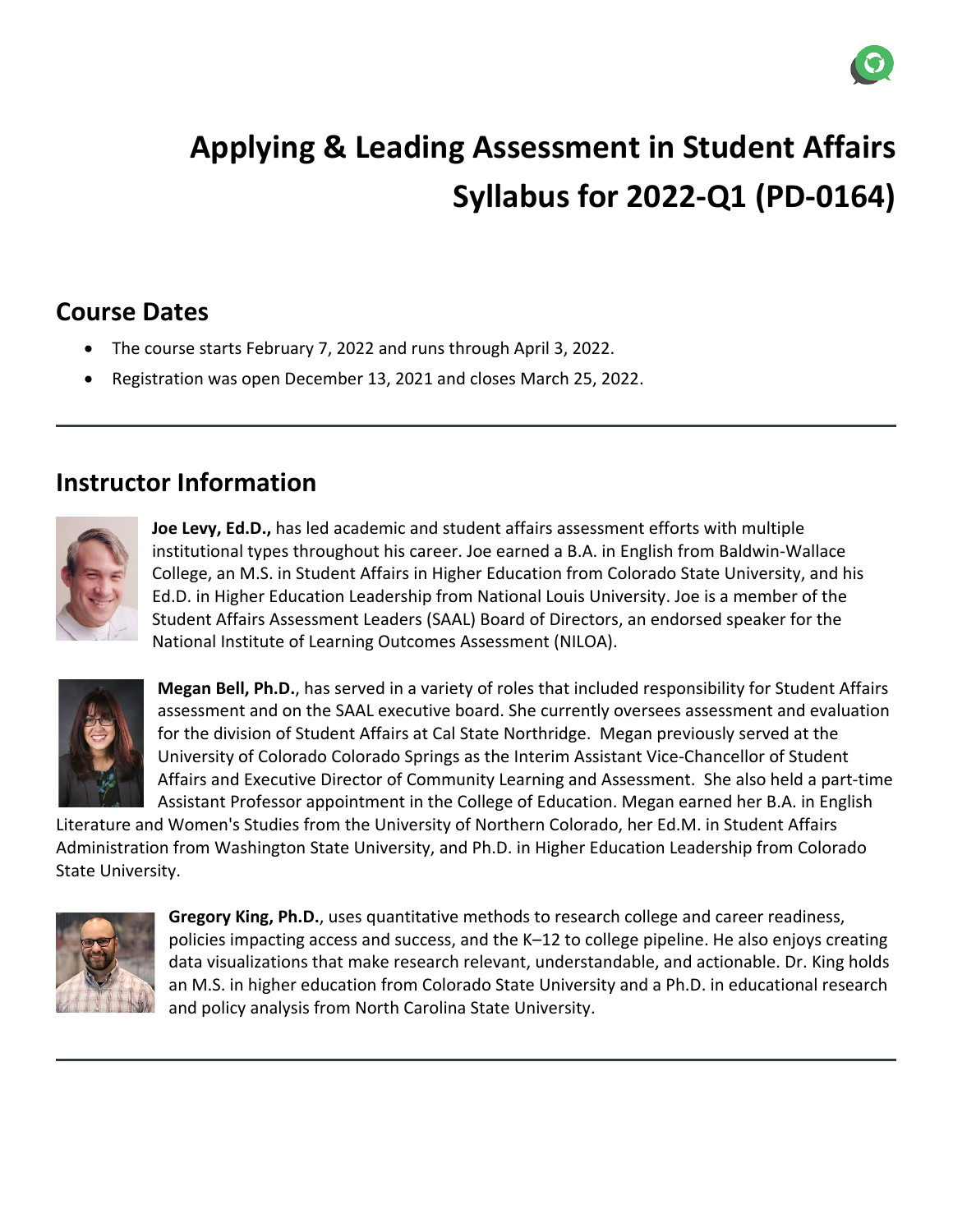# **Course Objectives**

- 1. Review concepts that contribute to sound, sustainable assessment practice.
- 2. Explore the development of foundational assessment components including planning, articulating goals and outcomes, and providing feedback.
- 3. Identify strategies for guiding assessment efforts across multiple functional areas and teams.
- 4. Discover ways to translate data to a story of student success with a plan for action.

Below is a curriculum map of how each course objective shows up in the respective modules:

|            |    | Sound and Sustainable practice (1) |   | Explore Assessment Components (2) |                                                               |  |
|------------|----|------------------------------------|---|-----------------------------------|---------------------------------------------------------------|--|
|            |    |                                    |   |                                   | Strategies for Consulting (3)<br>Translate data to action (4) |  |
| Module &   |    |                                    |   |                                   |                                                               |  |
| Course     |    |                                    |   |                                   |                                                               |  |
| Objectives |    |                                    |   |                                   |                                                               |  |
|            | X  | x                                  |   |                                   |                                                               |  |
|            | 2x | x                                  |   |                                   |                                                               |  |
| 3          |    | x                                  | X |                                   |                                                               |  |
|            | 4x | X                                  | X | x                                 |                                                               |  |
| 5          | X  | x                                  | X | x                                 |                                                               |  |
|            | 6x | $\mathbf x$                        | x | x                                 |                                                               |  |
| 7          | X  |                                    | X | x                                 |                                                               |  |
|            | 8x | $\mathbf x$                        | x | $\mathbf x$                       |                                                               |  |

### **What to Expect**

**Cost**: This course is free and open to anyone interested in learning more about coordinating Students Affairs assessment.

**Prerequisites**: There are no prerequisites for this course and content is truly open/self-paced, so students can access any content in any order or schedule as they see fit. While the instructors will be working through one module per week, you can work through content as you choose.

**Time Commitment**: Each module should only take 1-3 hours to complete. There are 8 total modules accessible any time. As a completely self-paced course, you can move through all of the modules to complete the course in full, or pick and choose which individual modules most interest you, and complete only those. While the course is self-paced, the instructors will move through the content one week at a time. Accordingly, students who work ahead or join modules late may not have as much active opportunity to engage with peer students or the instructors. Whether you work a module per week or several at time, you will retain access to course content well after the course ends.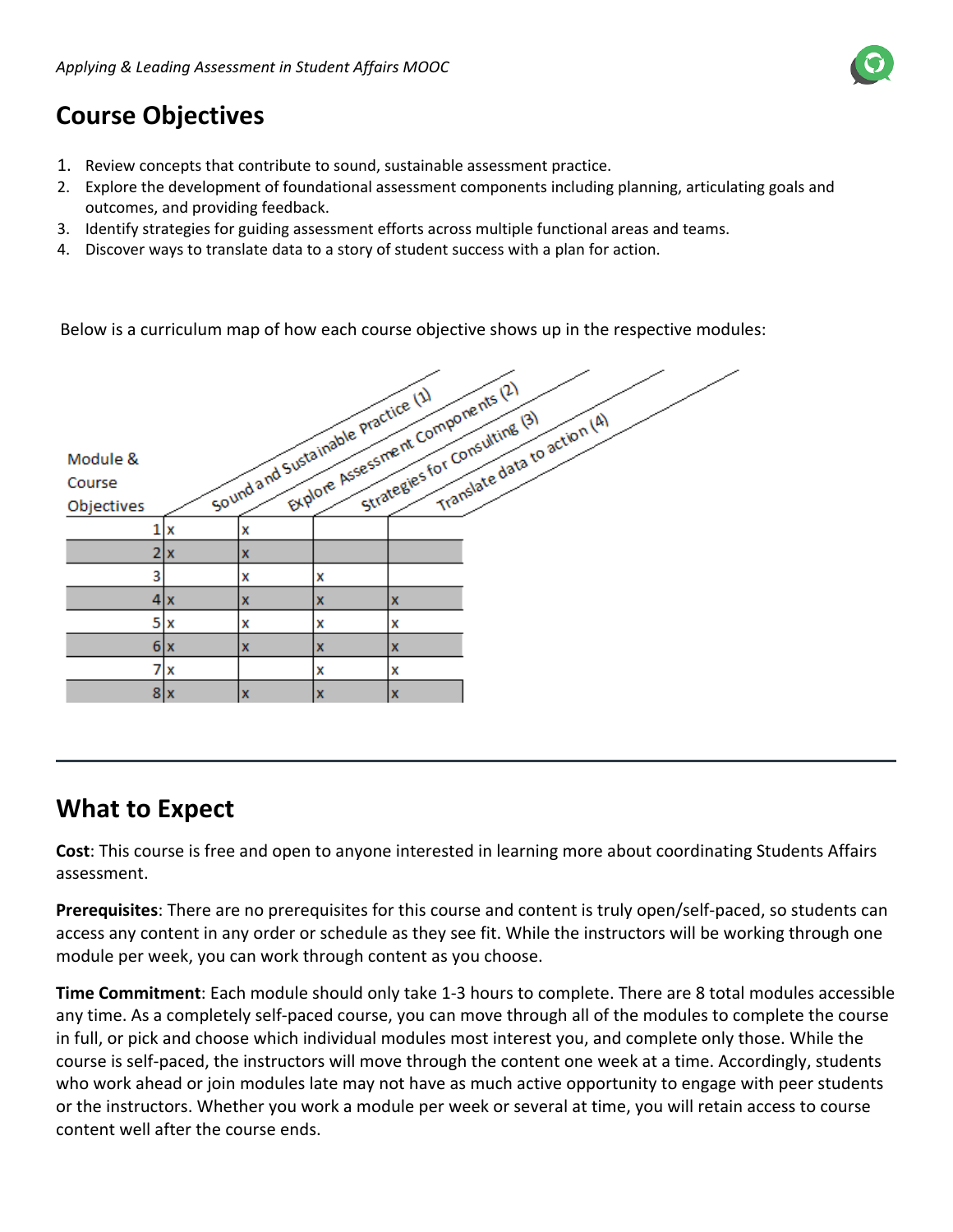#### *Applying & Leading Assessment in Student Affairs MOOC*

**Module Makeup**: Modules 1-7 consist of Lecture Content, Readings, a Discussion Board Prompt, and a Quiz. Modules 3 and 5 also have a written assignment for students to complete. Modules also provide optional Resources (activities, handouts) and Further Learning content to supplement information provided or offer direction for digging deeper into topics.

**Discussion Boards**: there are two types of discussion boards in this course. In Modules 1, 3, 5, and 8, there is just one main board with all students per prompt. For Modules 2, 4, and 6 we have discussion board "Groups" based on institutional size and type. Groups serve as a space for people to share and respond with others who work at or are interested in learning more about a particular institutional type. Since this can also be a space for folks with similar work situations, we have the "Not in Currently in Higher Education" option, should that be of interest. Once you join a group, the discussion board header above should have that group name listed after it (e.g., Module 2 Discussion Board Prompt - [Group Name]). We encourage you to participate in the Group that best matches your interests. You can view and participate in other Groups, but you may have to join/unjoin to do so as students may only be able to be part of one Group at a time[. Please follow these](file://ca-toadtown/courses/3023/files/970509/download?wrap=1)  [instructions to join a Group.](file://ca-toadtown/courses/3023/files/970509/download?wrap=1) *Remember: instructors are moving through a module per week, so working ahead or joining late may mean less active opportunity engaging with peers or the instructors.*

**Live Sessions**: The instructors offer scheduled live sessions as another engagement opportunity with students. Details – including dates, connection information, and past recordings (once available) – for these will be announced to students and posted in the [Live Session Repository.](https://learn.canvas.net/courses/2778/discussion_topics/45713) While more details are within the Live Session Repository in the course, the quick info for the scheduled live sessions are below:

January 25, 2022 at 1pm Central - [Zoom link](https://nl.zoom.us/j/91458214032) February 24, 2022 at 3pm Central – [Zoom link](https://nl.zoom.us/j/94399200614) March 28, 2022 at 1pm Central – [Zoom link](https://nl.zoom.us/j/98228511480)

**Support**: In beginning the course, if you have multiple people enrolled from your institution/organization, you might appreciate **[this tips and tricks document](https://drive.google.com/file/d/1Mg_ONE-vfqSxO1IrQGNZOp9NnMQgbP8w/view?usp=sharing)** made from feedback of past folks who did just that. Aside from efforts coordinated on your end with other students, the primary method of interaction with course instructors will be through the discussion boards. Feel free to utilize those spaces to pose questions related to content and instructors (or your classmates) will respond. There is also a general **[Help Forum](https://learn.canvas.net/courses/2778/discussion_topics/45719)** to pose any miscellaneous or general questions. You can also contact instructors via the Inbox function of Canvas for any individually-specific matters.

**Communication**: You will receive weekly emails with overview information for that week's module content. These weekly emails help signal the focus of the instructors if you happen to be someone who works ahead in the course or joins late.

Once you've completed all quizzes and earned 75% or better, a final/new Statement of Accomplishment module will be accessible; access this to enter the information you wish to appear on your statement. Once you have entered your information there, you should then receive your statement via email shortly after. Should you have questions regarding earning, accessing, or timing of delivery for the statement, please contact your instructors.

**Badge**: To receive a badge for successful completion of the course, students must both:

• Earn a 75% or better on quizzes in each module of the course before the course ends. Quizzes are auto-graded and students are allowed up to three attempts to complete, with the system recording the highest score obtained from attempts. As pointed out in the Prerequisite section, one does not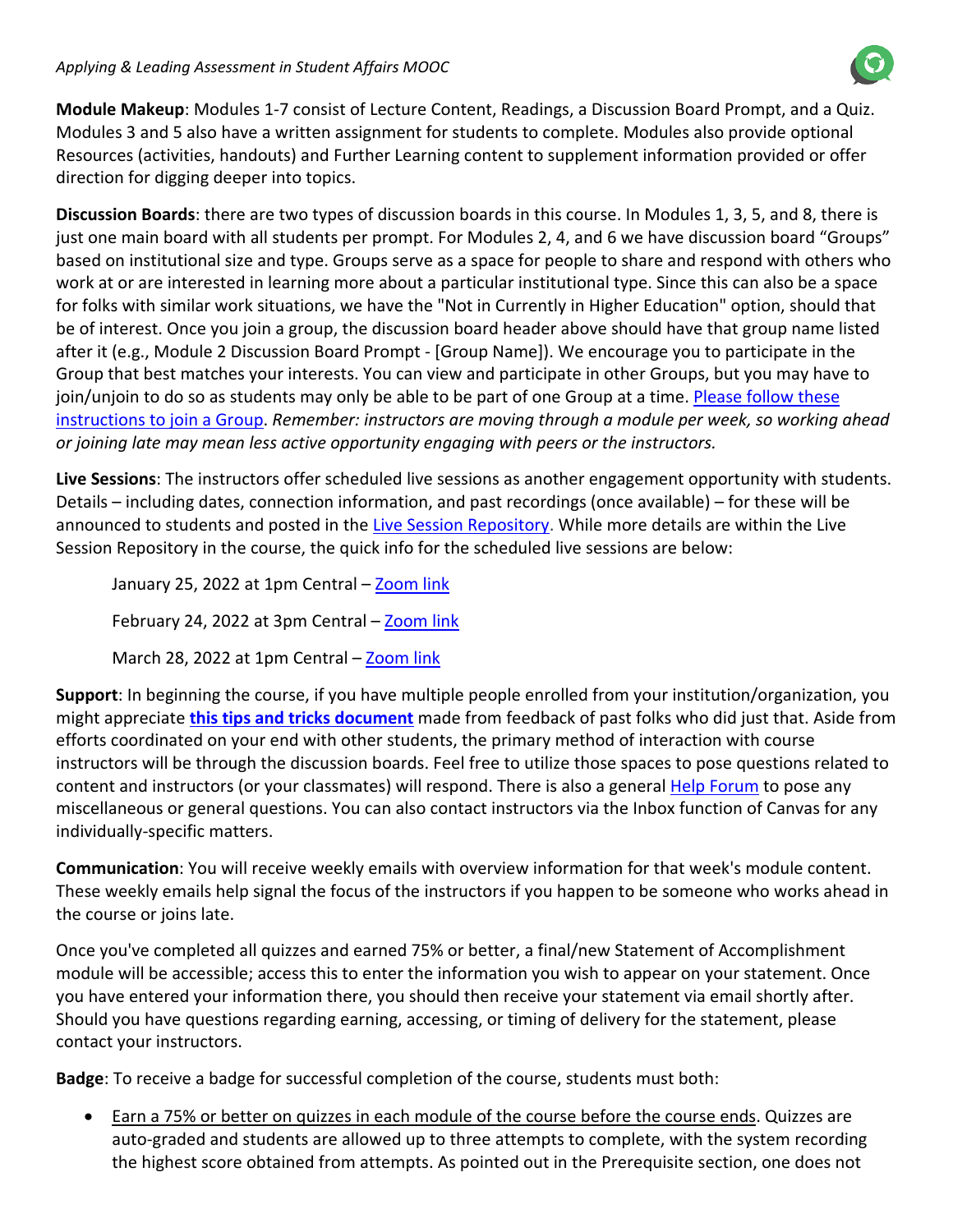

have to complete a quiz in order to access content from the next Module. However, one must complete all quizzes and earn 75% or better to earn the badge.

• Earn a 75% or better on written assignments in Modules 3 and 5. Participants are encouraged to review the case study examples, overview videos, and rubrics showing what and how prompts are scored for each assignment. We are only allowing a single submission to manage workload from the massive volume of students.

If you do both of the above pieces before the end of the course (11:59pm CT on April 3, 2022), an entire page about the badge will become available to you at the end of the course with more information and instructions about accessing your badge.

# **What We Expect**

We invite honesty, encourage understanding, and expect respect for one another. This means that we expect all students to interact with each other in a manner befitting professional dialogue through the course discussion boards. There will be opportunity for you to give feedback to one another, feedback that we expect to be positive and constructive as we all endeavor to learn together. We are here to support one another through the learning process and we hope we can all join together in learning through the content of this course.

We look forward to being part of this educational experience with you all!

### **Course Modules**

*While the course is self-paced and people can work ahead, instructors move through the course one week at a time. Dates correspond to the instructors moving through the modules.*

#### **Module 1 | Assessment Foundations for Effective Practice (February 7)**

*Learning objectives*

- *1. Differentiate between assessment, evaluation, and research*
- *2. Identify key questions to answer through assessment*
- *3. Identify considerations with assessment methods to answer to best inform practice*
- *4. Identify the importance of stakeholders in the assessment process*
- *5. Identify elements of an assessment culture within student affairs*

Module 1: Introduction

Module 1: Lecture Content

Module 1: Further Learning

Module 1: Planning for Future Exercise

Module 1: Classmate Introductions

Module 1: Quiz (8 pts)

Must score at least 6.0 to complete this module item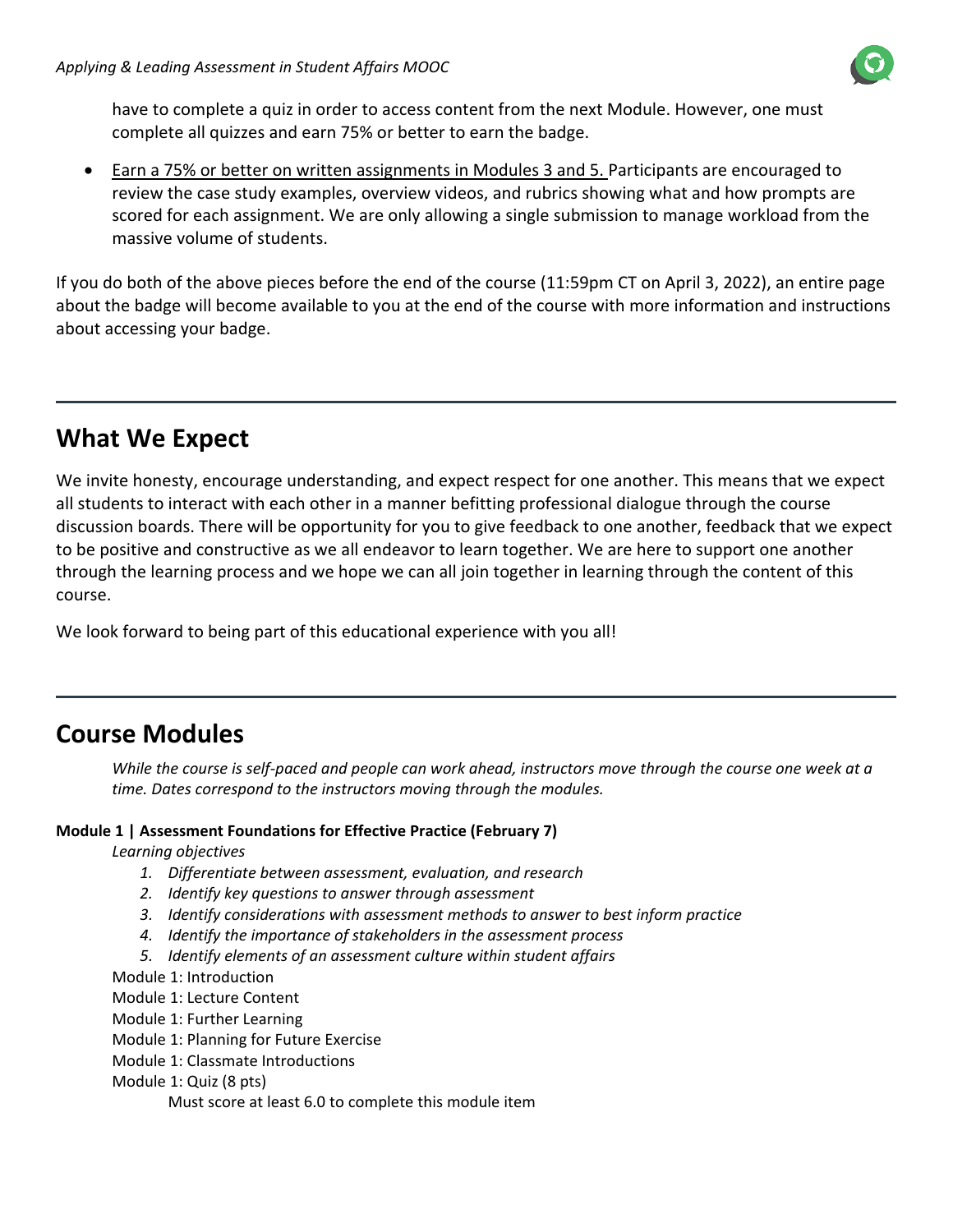#### **Module 2 | Assessment Planning (February 14)**

*Learning objectives*

- *1. Understand the importance of assessment planning.*
- *2. Identify each step of an assessment plan.*
- *3. Select appropriate assessment methods.*
- *4. Draft an assessment plan for your institution, division, department, or program.*
- Module 2: Introduction
- Module 2: Lecture Content
- Module 2: Further Learning
- Module 2: Discussion Board Prompt
- Module 2: Quiz (5 pts)

Must score at least 3.75 to complete this module item

#### **Module 3 | Coaching & Consulting (February 21)**

*Learning objectives*

- *1. Differentiate learning outcomes from program outcomes*
- *2. Recommend components to enhance learning outcome statements*
- *3. Identify considerations for selecting an appropriate assessment method*
- *4. Evaluate project design or approach*
- *5. Identify at least two considerations for consulting on assessment efforts*

Module 3: Introduction

Module 3: Lecture Content

Module 3: Readings & Resources

Module 3: Further Learning

Module 3: Quiz (7 pts)

Must score at least 5.25 to complete this module item

Module 3: Assessment Approach Consulting Assignment

Must score at least 22.5 out of 30 (75% or better) on this item

Module 3: Discussion Board Prompt

#### **Module 4 | Aligning Assessment with Institutional Priorities (February 28)**

*Learning objectives*

- *1. Understand the importance of aligning assessment projects with institutional priorities.*
- *2. Identify and develop mission and vision statements.*
- *3. Identify Key Performance Indicators (KPIs) that measure appropriately your institution's progress toward strategic outcomes.*
- *4. Consider the role of data visualization in reporting important outcomes for your organization.*

Module 4: Introduction

Module 4: Lecture Content

Module 4: Further Learning

Module 4: Planning for Week 7

Module 4: Discussion Board Prompt

Module 4: Quiz (5 pts)

Must score at least 3.75 to complete this module item

#### **Module 5 | Critical Approaches & Mindsets (March 7)**

*Learning objectives*

- *1. Define a mental model*
- *2. Identify your own mental models when approaching assessment, evaluation, or research projects*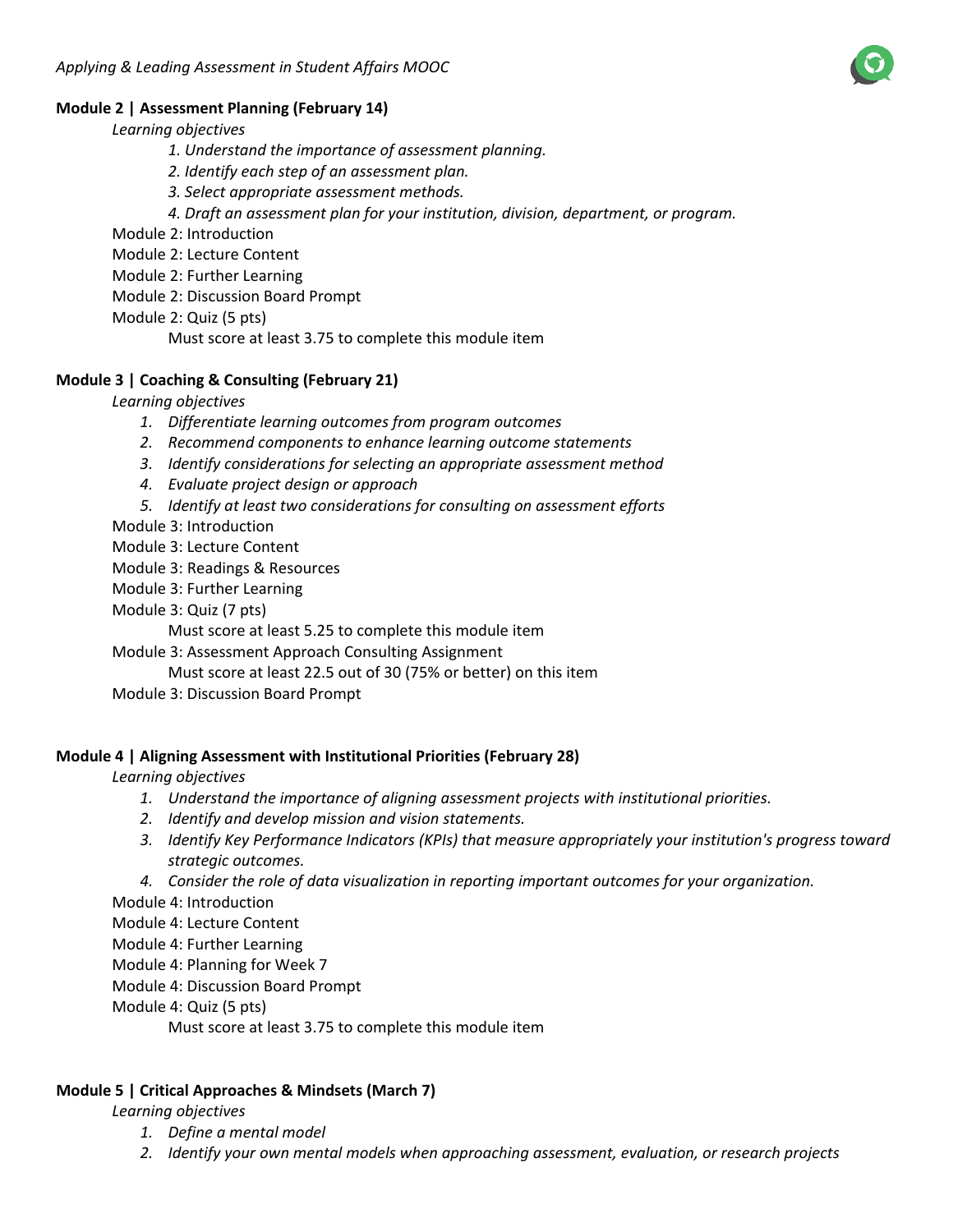*3. Identify strategies for mitigating bias in your practices* Module 5: Introduction Module 5: Lecture Content Module 5: Readings & Resources Module 5: Further Learning Module 5: Quiz (5 pts) Must score at least 3.75 to complete this module item Module 5: FYE Case Study Assignment Must score at least 18.75 out of 25 (75% or better) on this module item Module 5: Discussion Board Prompt

#### **Module 6 | Using Data to Inform Decisions (March 14)**

*Learning objectives*

- *1. Communicate the importance of "closing the loop."*
- *2. Identify existing internal data for which cross-functional areas might support data collection, dissemination, or utilization.*
- *3. Identify external data sources and benchmarks available to your institution.*
- *4. Define terms like statistical significance and sampling as you gain an initial understanding of objective data analysis and interpretation.*
- *5. Identify multiple strategies for reporting information and audiences for which each strategy may be appropriate*

Module 6: Introduction

- Module 6: Lecture Content
- Module 6: Closing the loop

Module 6: Finding & Interpreting Data

- Module 6: Sharing Results
- Module 6: Further Learning

Module 6: Discussion Board Prompt

Module 6: Quiz (8 pts)

Must score at least 6.0 to complete this module item

#### **Module 7 | Culture of Assessment (March 21)**

*Learning objectives*

- *1. Examine strategies for creating, promoting, and maintaining a culture of assessment at your institution.*
- *2. Identify key components necessary to establish a culture of assessment.*
- *3. Reflect on cultures of assessment in practice.*

Module 7: Introduction

Module 7: Lecture Content

Module 7: Readings & Resources

Module 7: Further Learning

Module 7: Discussion Board Prompt

Module 7: Quiz (7 pts)

Must score at least 5.25 to complete this module item

#### **Module 8 | Connecting Concepts to Advance Student Affairs Assessment (March 28)**

*Learning objectives*

*1. Describe intersections of assessment coordination elements*